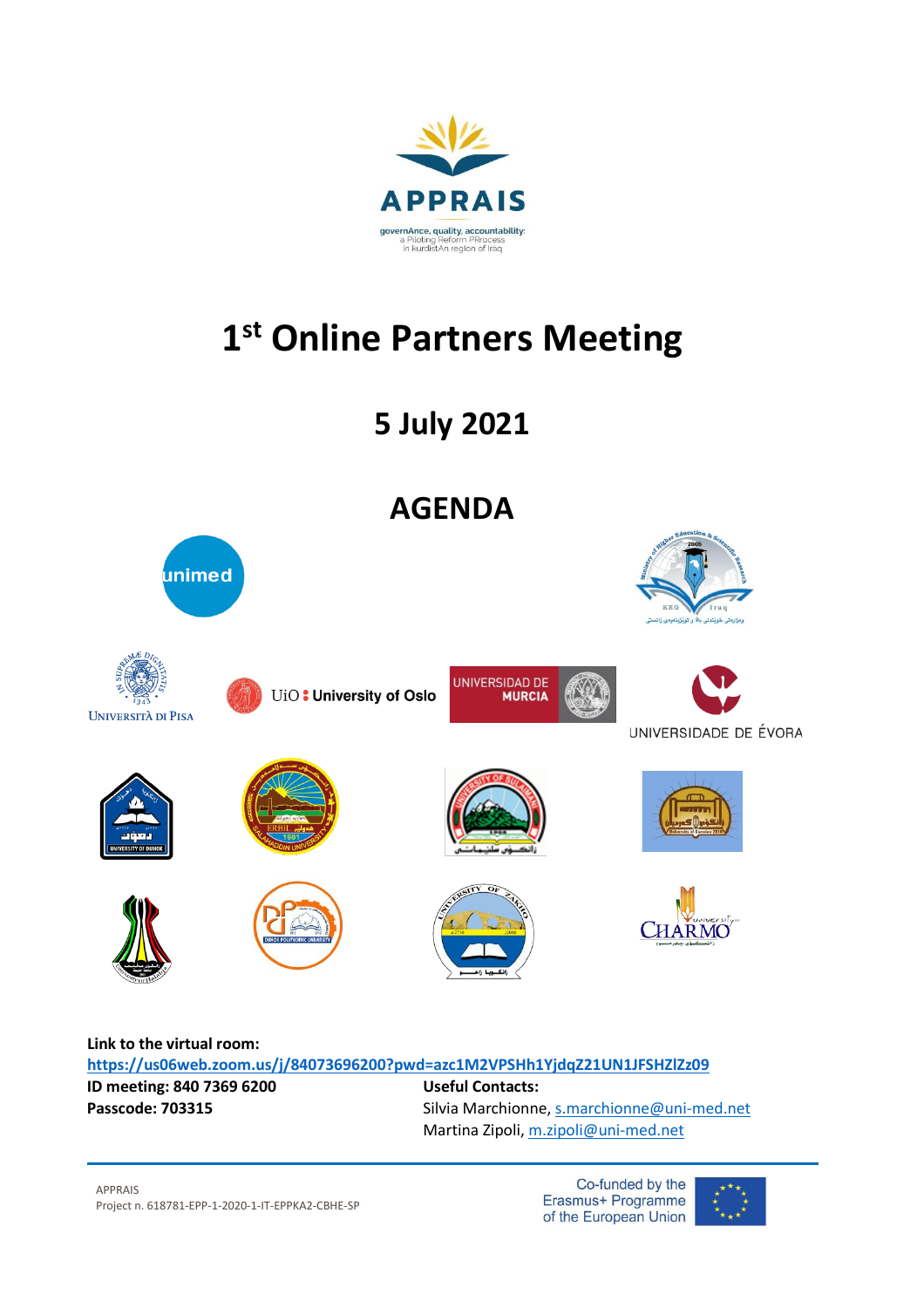## **Monday 5th July 2021**

## **9.30-12.30 CEST (Italy, Spain, Norway time) 10.30-13.30 Erbil time 8.30-11.30 Portugal time**

| 09.30-09.45     | Greetings and introduction to the 1 <sup>st</sup> Online Partners Meeting                       |
|-----------------|-------------------------------------------------------------------------------------------------|
|                 | Marcello SCALISI, UNIMED Director                                                               |
|                 | Mohammed HUSSEIN AHMED, Director General, Ministry of Higher Education and                      |
|                 | Scientific Research KRG                                                                         |
| $09.45 - 10.30$ | WP1 - Update of Needs Assessment                                                                |
|                 | Presentation on the progress of the WP and next steps:                                          |
|                 | State of the art on the desk research, the governance glossary and self-assessment<br>exercise  |
|                 | University of Duhok & UNIMED with the collaboration of EU partners                              |
| 10.30-11.00     | <b>Questions and answers on WP1</b>                                                             |
| 11.00-11.10     | Coffee break                                                                                    |
| 11.10-11.30     | WP6 - Project Quality and Evaluation                                                            |
|                 | Presentation on the progress of the WP and next steps:                                          |
|                 | The composition of the Quality Committee, the Quality plan and the selection of                 |
|                 | the external evaluator                                                                          |
|                 | University of Salaheddine & University of Halabja                                               |
| 11.30-11.50     | WP7 - Dissemination and Exploitation                                                            |
|                 | Presentation on the progress of the WP and next steps:                                          |
|                 | The selection of the logo of the project, the dissemination plan and the website<br>information |
|                 | Duhok Polytechnic University & UNIMED                                                           |
| 11.50-12.10     | WP8 - Management                                                                                |
|                 | Presentation on the progress of the WP and next steps<br><b>UNIMED</b>                          |
| $12.10 - 12.30$ | Further questions, wrap up and conclusion                                                       |
|                 |                                                                                                 |